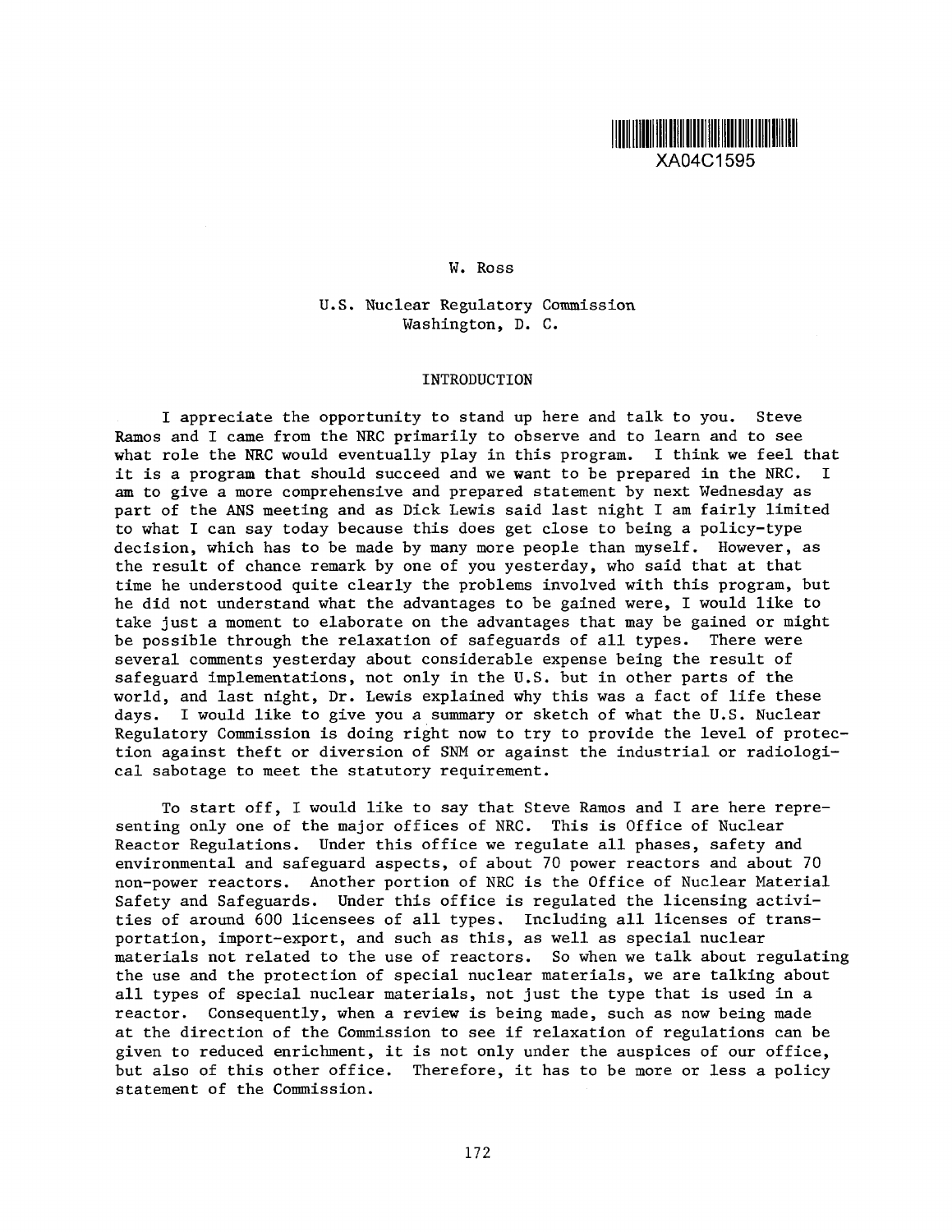This meeting has come at a very auspicious time because although we are fairly well set up in the area of review of safety aspects of licensing, and Steve Ramos will become the contact of all such correspondence and communication in the future relating to this program. There is a real confusion, I'll admit, in the field of safeguards and physical security because of the requirement to continually upgrade this area of our licensing activity to stay abreast of what the Commission perceives to be the need due to a threat of whatever name you want to give to it. For instance, right now among these 70 research reactors, we have some that are doing everything they can to reduce their inventory so that they can get out from under some of our old and new requirements, while we have the anomaly that since General Atomic is about to go out of the business of making FLIP fuel, we have some licensees who want to increase their inventory. However, we have about eight different types of research reactors in here. From higher levels of the GE test reactor (50 *MW)* to those on down to a fraction of a watt, they have different types of fuel elements, they have different types of enrichment. We have relicensed 21 reactors that use highly enriched uranium which to us right now means anything above 20%. These are the ones who will be affected by this program unless some of the other 50 or so desire in the future to change their way of doing business.

As far as current regulations are concerned, the NRC has one threshold: it's either above 20% enrichment or it's below 20% enrichment. We are going to look and see if the SNM license in this area as well as the SNM license in that area can be changed so that some intermediate regulations can be applied to the steps in between 90% and 20%. We also regulate on the basis of the kilogram formula quantity. Most of our most stringent regulations are based on the possession of 5 kilograms of highly enriched uranium. Next Wednesday, I will go into more detail on the types of regulations that are in existence and are being proposed to provide an acceptable level of protection against theft, for more than a formula quantity or less than a formula quantity. We are in the process right now of developing a regulation that will meet international standards for the protection of less than formula quantities. However, this new regulation will be based on whether it is fully enriched or not fully enriched, so there will be steps within steps.

You recognize the confusion that all of these regulations are putting forth to this community. So I hope the presentation that I will provide on Wednesday, although I'm not going to be able to tell you what relaxation we can give or what incentives we can give, will show that the NRC is aware of this program. It is aware that it must be covered by analyzing the effects on all types of licensess, then it must be correlated to the effect on other government agencies, then it must be correlated to the effect on the international community. So our decision is not going to come up very quickly, but I do want to stand up here today and tell you that we are aware of not only the safety ramifications, but we are aware of the safeguard ramifications, and hopefully the NRC can work with all of the American reactors that will be affected in any way so that we can make any changes efficiently and without any adverse effect on the performance of the reactor.

Now when it comes to giving you advice or information on the export, I am not able to do that. After hearing the questions that have been presented here in the last two days, I think I should go back and see if someone from this office who regulates this area might not be present at the meeting next Wednesday. I cannot guarantee it, but I will try.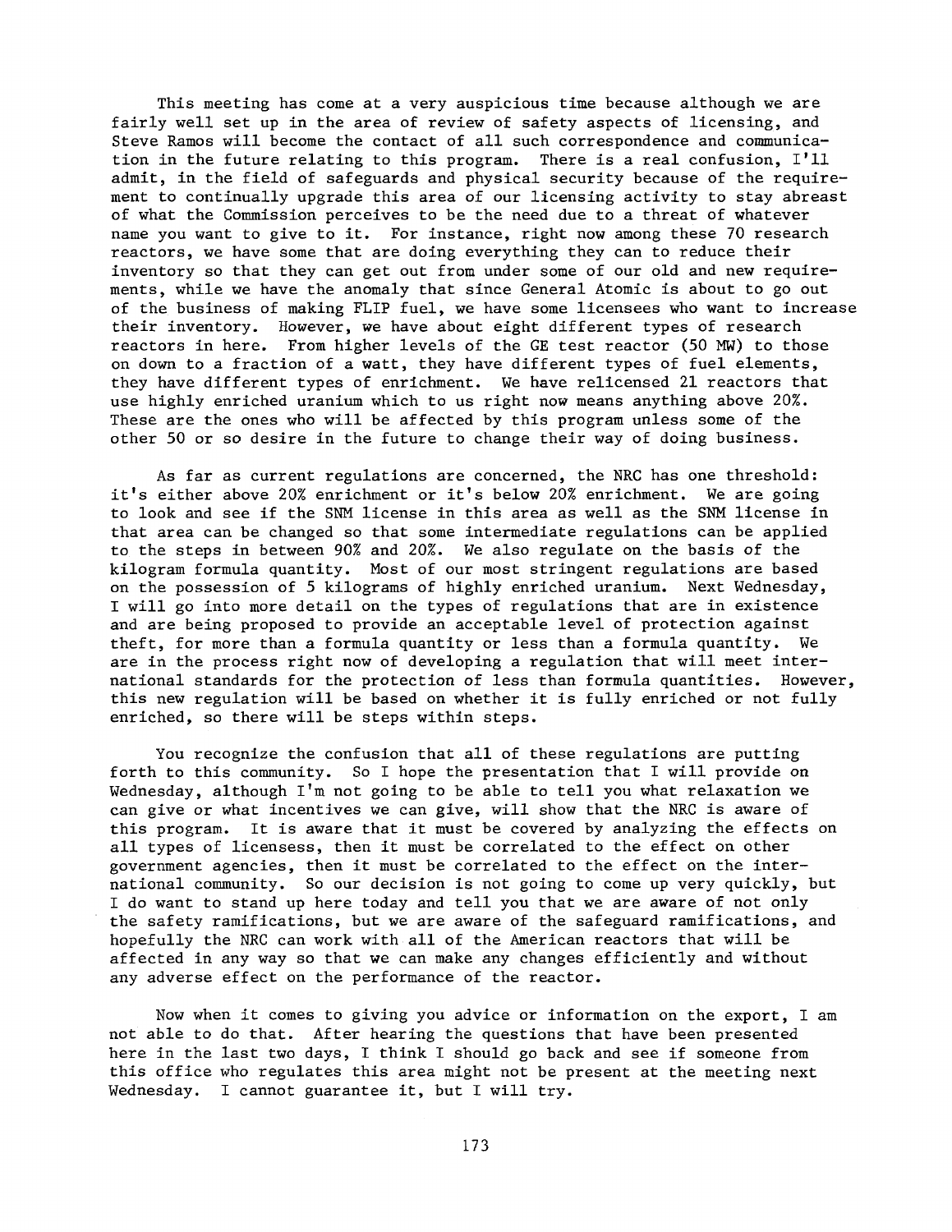If uranium enrichment is dropped to the 45-50% level, then the composition of the alloys would have to increase from 21 wt.% (NRU) or 28 wt.% (NRX) to somewhere in region of 40 to 50%, possibly more. We know that the Al-40 wt.% U alloy can be extruded to the required diameter. We also know that the alloy is more brittle than the Al-28 wt.% U alloy and its ductility certainly will not increase with irradiation. The effect of this brittleness on behavior of the long NRX/NRU rods during thermal cycling in reactor would have to be investigated.

Therefore from a fabrication point of view, it may be possible to make the rods from Al-40 wt.% U but it is obvious that an extensive fabrication, safety, and irradiation study would be required before a definitive answer could be given.

Development of Al-50 wt.% U alloy for such rods would be even more difficult, the probability of success smaller, and the development program somewhat larger.

The development of a completely new design driver fuel for the reactors using Zircaloy clad powder packed  $U0<sub>2</sub>$  or dispersion type fuels would require an even larger and more expensive program.

At 20% enrichment level, the current Al-U designs of driver fuel could not be used even by increasing the number of fuel rods and/or by removing experimental facilities.

A new fuel design would have to be tested to burnups of 60-70% for NRX and over 80% for NRU before it could be considered to be acceptable. The defect performance of the higher uranium alloys would also have to be checked out.

In summary, the NRX and NRU are high performance, high flux research reactors having a very heavy experimental and radioisotope load.

With the present designs of driver fuel and reactor loadings the use of 50% enriched uranium would be possible only if the brittle Al-40 to 50 wt.% U alloys can be successfully developed for high burnups.

Extensive fabrication, safety, and physics work and irradiation of intact and defective elements would have to be done for each of the fuel designs considered before a definitive answer could be given. If these alloys could not be successfully developed, new designs of driver fuel would be required. The fuel developments would be in three phases: fuel alloy development, pin development, and irradiation testing and would probably take 3 to 5 years.

A change to 20% enriched uranium would require redesign of all fuels and more extensive fabrication and irradiation testing than with the 50% enrichment options. In either event, the operating costs of the reactors will increase, particularly with 20% enriched fuel designs.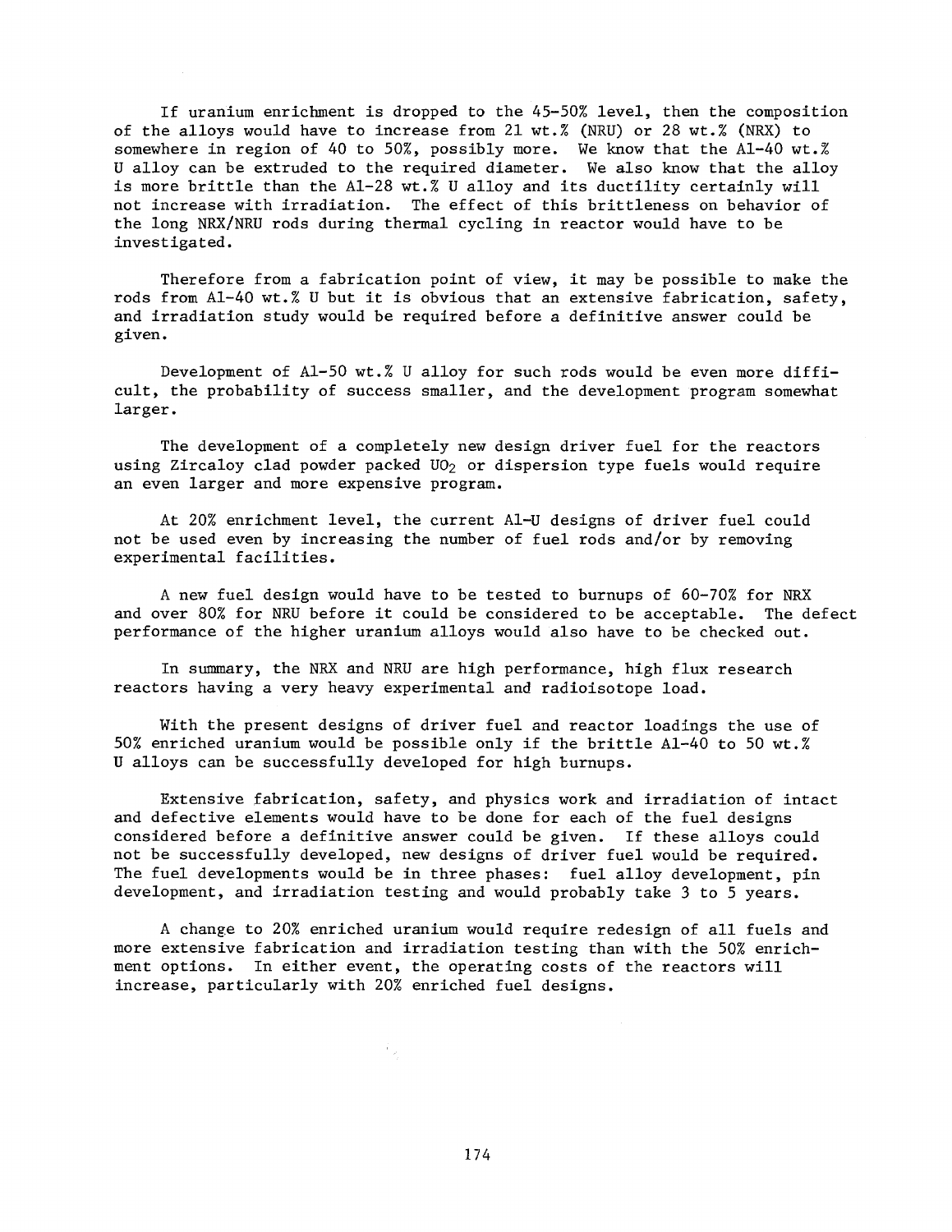## DISCUSSION

SHERMAN (TI): Can you tell me if there is going to be a moratorium on the license submittal fees, particularly when these changes are at the request of the government?

ROSS: This is one of the questions that has not been addressed. We are just beginning our overview of what would be involved in this program, and I think we need to tabulate all of these potential problems and be ready for them when they come up. None of this has been addressed as yet.

SCHLAPPER (U of Missouri): In the comments that were made last night by Dick Lewis, there was an indication of concern over the use of HEU even in a highly irradiated form. Can you give us any information as to NRC action on this matter?

ROSS: I can tell you what the NRC position is. Now, again, we may want to review this concept. For some time, our regulations have given safeguard credit to SNM that has a radiation level of 100 Rads or Rems per hour at three feet. This is written into the regulations. This is on a somewhat subjective basis maybe, and it has been questioned that SNM of this radiation level is pretty much self-protecting as far as both the theft and the time required to process it into something more usable. All of our regulations that are now in the books and those that are in process retain this exemption. This differs the books and those that are in process retain this exemption. somewhat from the international standards, especially for Categories 2 and 3 that have been developed by the IAEA in the users group, whereby they suggest that the categorization of safeguard risks be dropped only one grade because it is of a high irradiation level. Our regulations in this line were written somewhat vaguely. We do have a research program going to try to identify what technical means are available for obtaining an accurate measurement to determine whether this threshold has been exceeded or not.

CARTER (Institute for Research Management): Yesterday it was commented that there are about a dozen high powered research reactors that probably cannot cease using highly enriched uranium without very detrimental impact on their performance characteristics. How many of these are in fact currently licensed by NRC?

ROSS: I personally am not knowledgeable of which ones could or could not. Of these seventy, we licensed some of these high powered ones above  $1$  megawatt. However, there are many of the high powered reactors in the U.S. that do not fall under our jurisdiction. I have only obtained information informally by talking to people. Some of our licensees who are present, because of the type of fuel they are already using, have a feeling that they will not be able to operate effectively under any reduced enrichment or could not achieve any increased weight percentage. I guess Dr. Travelli could answer who they are better than I.

DOUMERC (CERCA): Research laboratories and fuel manufacturers will have to qualify the new fuel before they have them available. Do you think that the NRC will have to give an agreement on the safety point of view?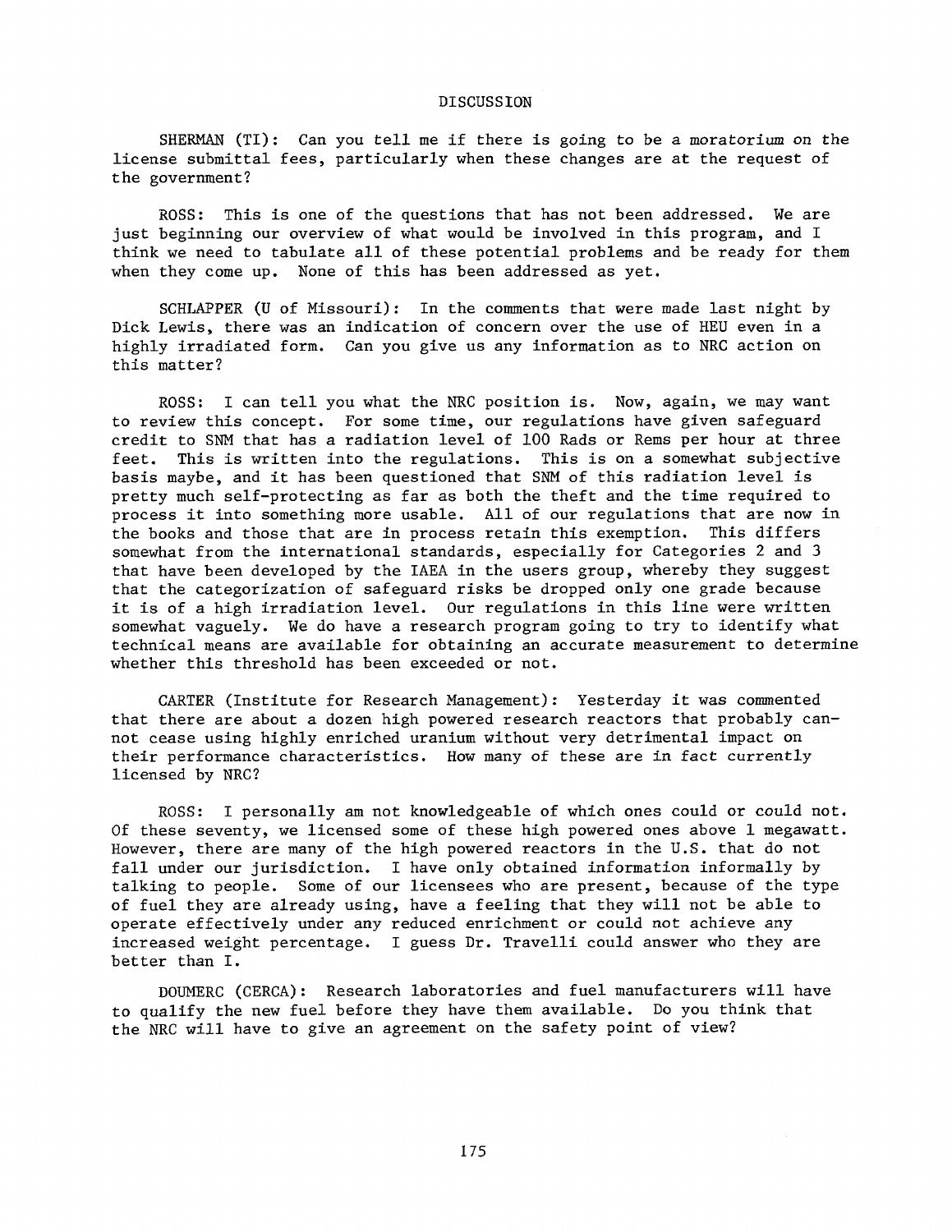ROSS: Yes, and in fact we have already done that. We have given a license for the CERCA fuel for Union Carbide. We also have given a license to General Atomic for demonstration of their prototype fuel. Yes, any type of, well, maybe I should refer this to Steve Ramos, but any type of new fuel will have to be justified as far as not only to physics but to safety.

DOUMERC (CERCA): Do you think to settle clearly the requirements which will be needed?

ROSS: I think we will probably continue using the same requirements we use now. I heard Steve mentioning this this morning. Steve, will you tell us what those three are.

RAMOS: I don't know if you were involved with the Union Carbide gathering of data, but what we basically are looking for is the data to support that the new fuel will not reduce the margin of safety that already exists. So, if you can show in the data provided that the corrosion, blistering, swelling, etc., doesn't change the margin of safety, we will buy that. When a new fuel comes up, the licensee provides us with the safety analysis of how that fuel is going to be used in the reactor. We then take that analysis and do an evaluation of it. In many cases, it requires additional information. We are trying to circumvent this in the low enrichment program by working closely with DOE so that as we proceed, we will have a generic package so that the licensee will not have to go through all that justification. We even asked the DOE to provide us an environmental impact appraisal generically for this program.

DOUMERC (CERCA): Is this agreement necessary before a new fuel will be taken into consideration by the U.S. administration?

ROSS: I think that I can answer that. If it is shown through any of these demonstration processes that we talked about yesterday that some of these are viable new types of fuel, we will then use this demonstration data as our first basis for giving a license. As Steve said, if the information obtained from all of these demonstrations is essentially the same as you would provide, we can reference this and there will be very little that you would have to add to it. However, if there is anything in your process or the type of fuel that you end up with that is different from the information that we have received through this demonstration process, then you will have to provide the additional information yourself. Our reviewers do not like to have to make decisions that are not based on data. So the more information you can give us through either the DOE program or otherwise so that we can reference information that has already been achieved and then validate it, the better it is. We don't necessarily need to go back and have you repeat these experiments.

DOUMERC (CERCA); Will it be before that the new fuel will be taken into consideration by the DOE and State Department?

ROSS: If I understand your question, yes we will wait until a prototype has been provided to the degree that it is worth out time and efforts to review it. We will not review it on the basis of theoretical information.